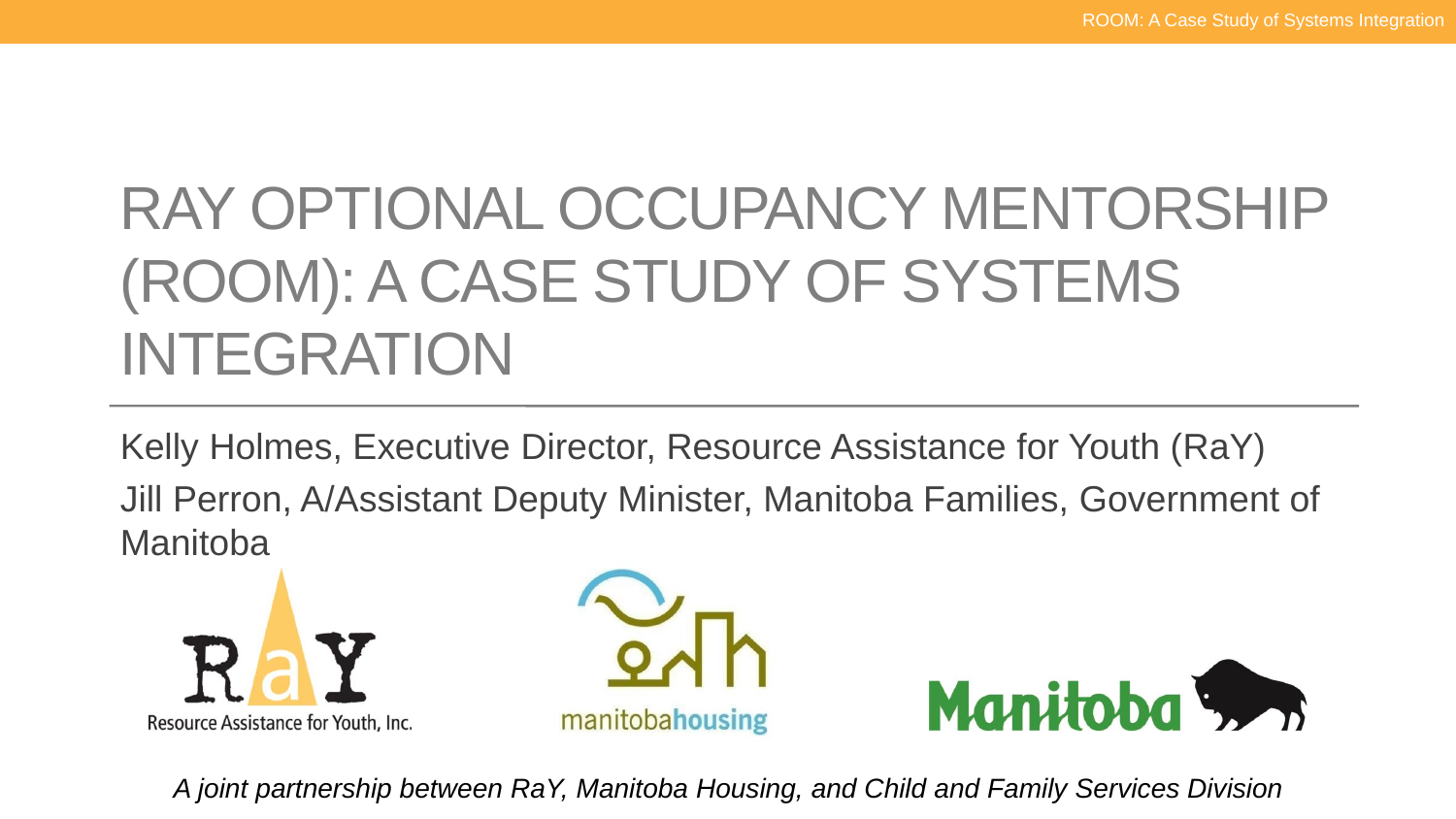## **Presentation Outline**

### Central question: How does ROOM demonstrate "systems integration"?

- **1. Introductions**
- **2. Beginning systems integration**
- **3. Case study: ROOM**
- **4. Steps to systems integration summary**
- **5. Conclusion: finding new opportunities for systems integration**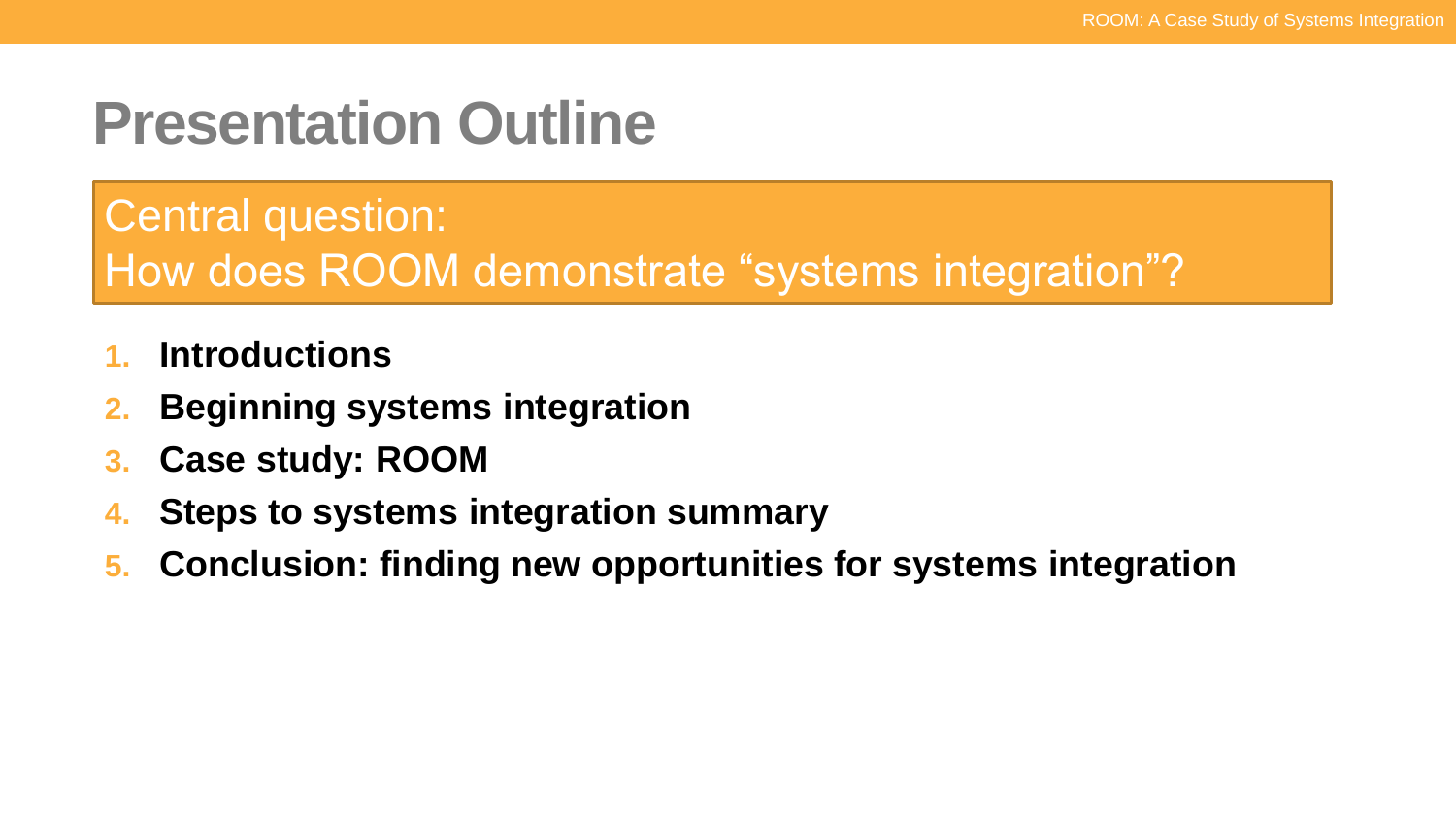# **Resource Assistance for Youth (RaY)**



- RaY is a nationally recognized and award winning non-profit street-level agency working with street-entrenched and homeless **youth up to the age of 29.**
- RaY is non-judgmental and non partisan, employing a harm reduction approach to all interactions with youth in need.
- With over **20 years** of experience working with inner city youth, the organization developed and grew to meet their complex and emergent needs
- Over **2,500 youth** receive services every year.

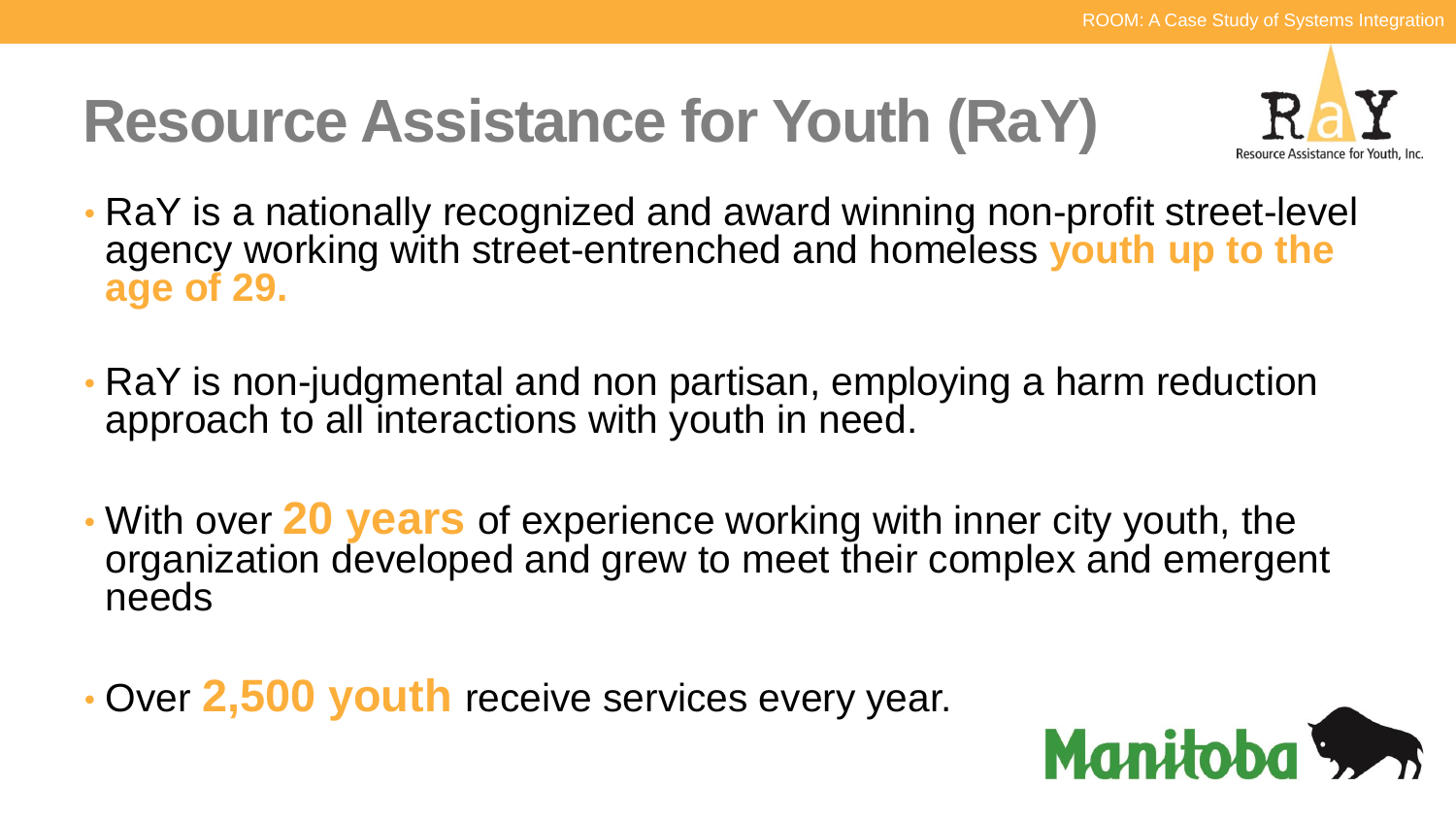## **Manitoba Families**

- Department of Families is responsible for a wide range of social services and programs, including Manitoba Housing and Child and Family Services (CFS).
- **Manitoba Housing** provides support to address homelessness throughout the province, providing \$5.4 million per year for 10 programs.
- **Child and Family Services Division** provides services to children and families including a number of programs to address youth homelessness.
- Established a cross-divisional **Homelessness Committee** in 2016 to achieve greater systems integration and to address recommendations in the Winnipeg Plan to End Youth Homelessness.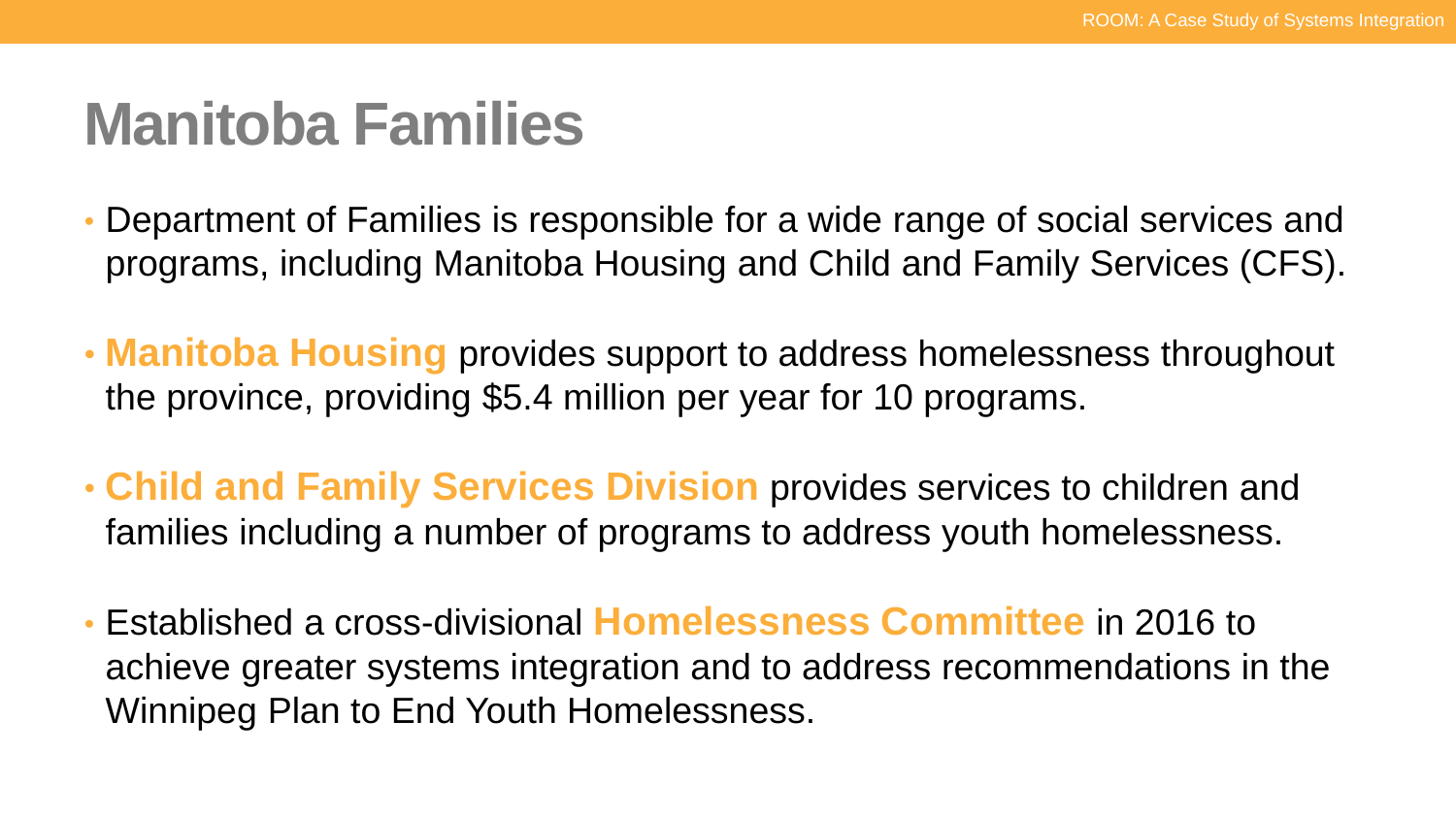## **In The Beginning….**

#### **Good Relationship Baseline from REST**

- RaY 's Emergency Suite and Transitional (**REST**) Housing Program launched in 2010 in partnership with Manitoba Housing. REST addresses barriers faced by marginalized youth transitioning from the streets.
	- Started with 2 units; grew to 8 units in the first year; 15 units currently.
	- Impact (2016): 94% successful exits
	- Eva's Initiatives National Innovation Award (2011) recipient
- **Learning together**: RaY and MB Housing attended conferences together and openly discussed service gaps for youth.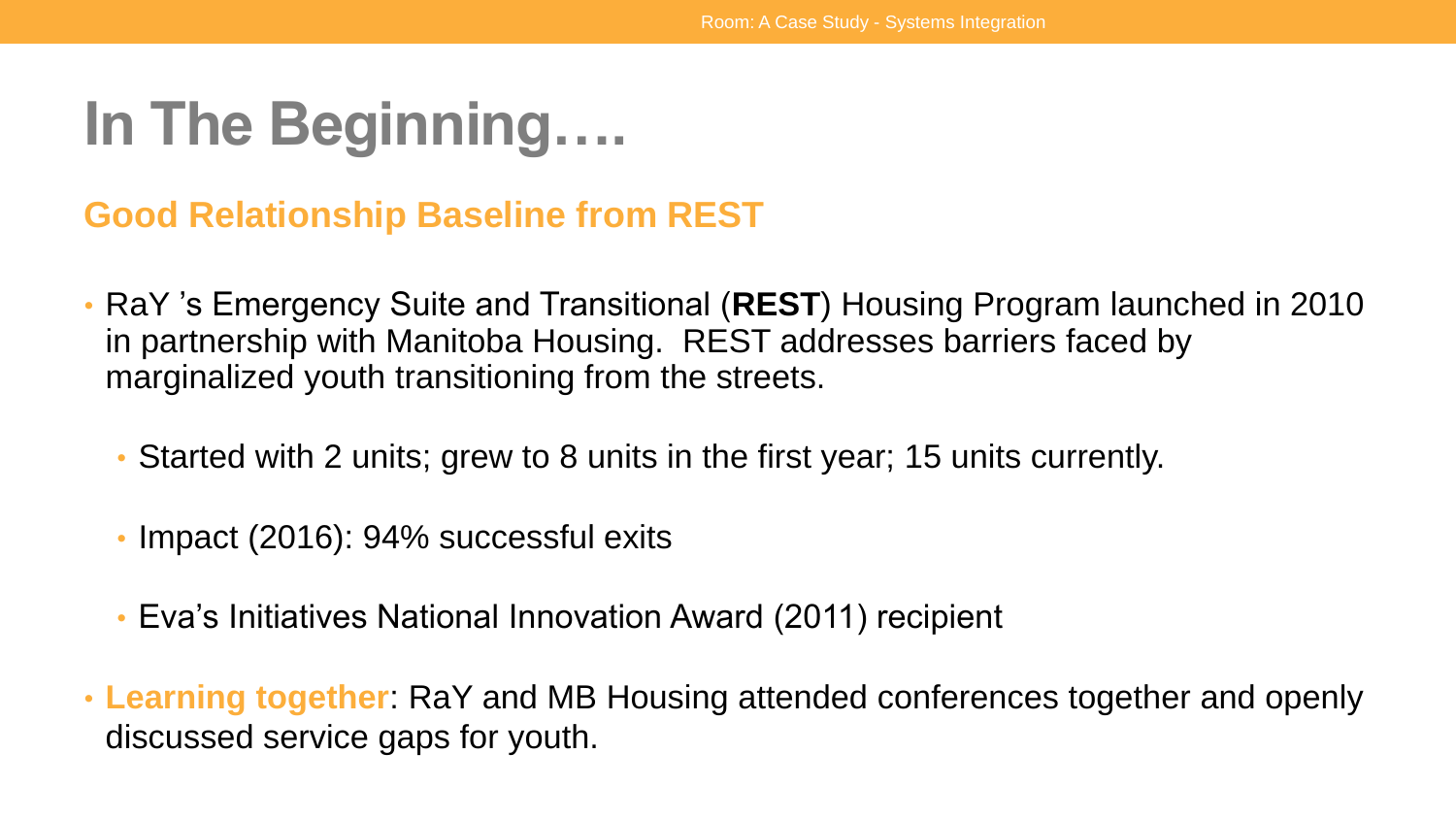## **Perfect Storm = Opportunity**

**Key events leading to ROOM:**

- **Point in time (PIT) counts**: national PIT count showed that homelessness spikes in the mid to late teens. Winnipeg Street Census 2015 found that 68% of homeless youth spent time in CFS
- CFS system increasing **extensions of care** (adult agreements) for youth 18 21, however youth did not want to be in traditional CFS system placements
- **The Winnipeg Poverty Reduction Council** developed a ten-year plan to end homelessness in Winnipeg without a specific youth focus
- **'No Hotel' policy** for child welfare system in Winnipeg (June 1, 2015) catalyzed the development of additional placements for youth, with assistance from Manitoba Housing
- The **Winnipeg Plan to End Youth Homelessness** was released in the fall of 2016 to address gaps in planning for youth.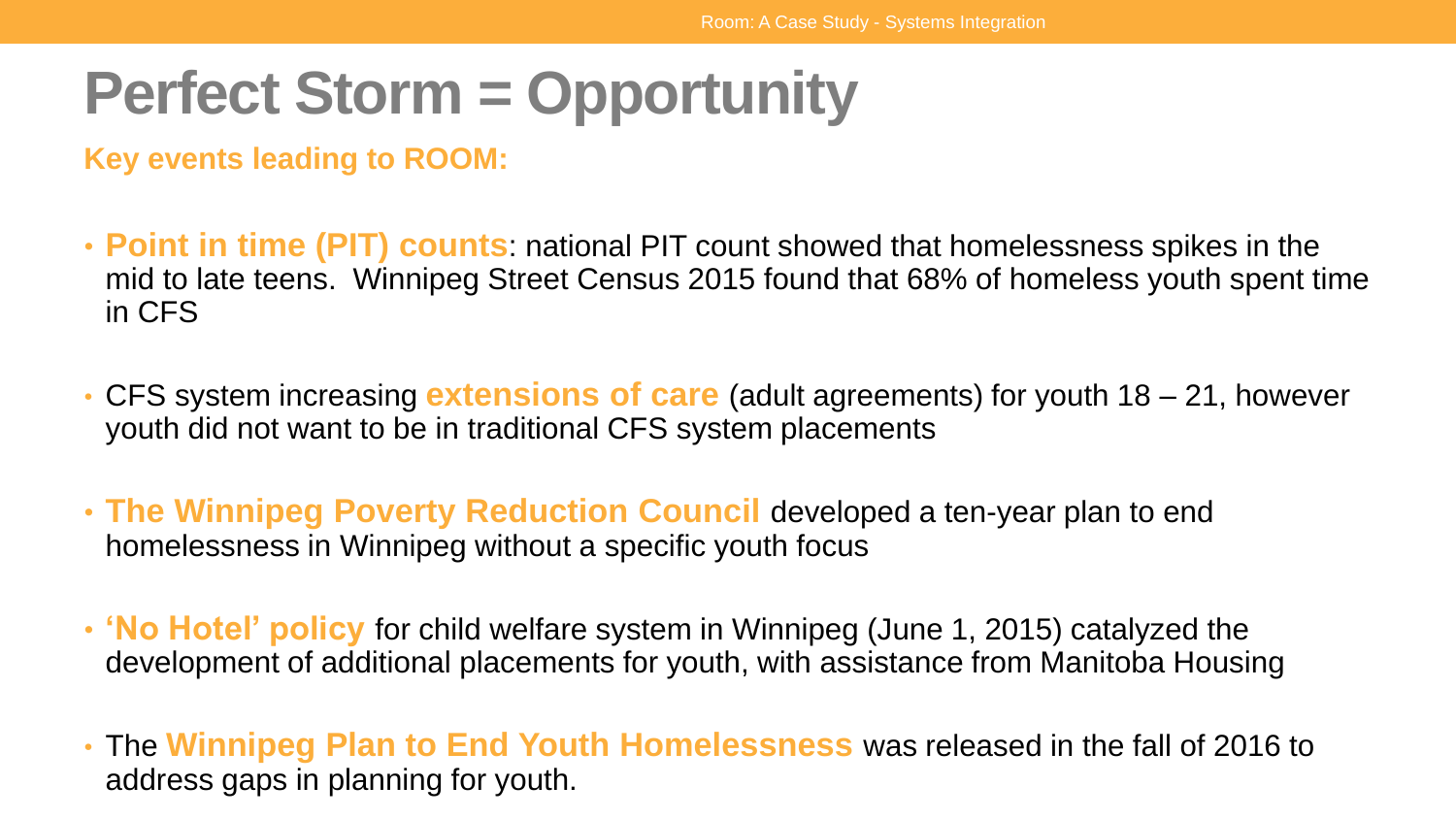## **Manitoba Housing's Role**

- Focused on **community development** and supporting local solutions (award winning relationship with RaY)
- Tasked with helping CFS develop alternative placements for youth (to adhere to no hotel policy)
- Links to executive staff across Departments (e.g. key ADM to ADM links)
- Navigating provincial treasury process and policies
- Supported a **"go to the margins"** approach with financial policy and traditional program funding, resulting in flexible block funding
- Championed RaY's flexible service delivery model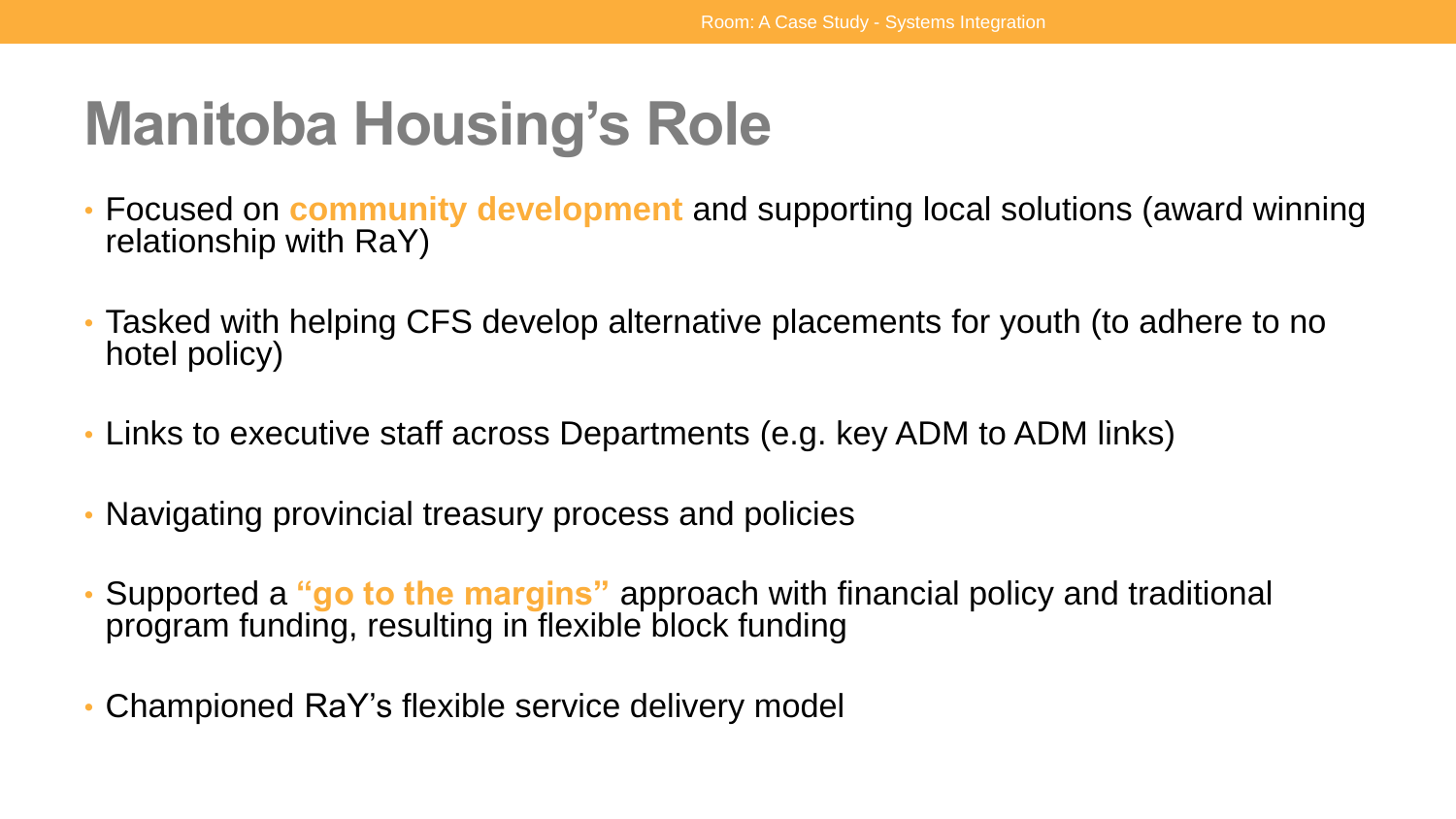## **Coming Together: ROOM**

#### **Non-governmental organization: RaY**

- Flexible funding: no per diems
- Warm hand-off
- Maintain RaY's service delivery model
- Maintain agency approach and values

#### **Common objectives:**

- Youth at the centre
- Youth choice
- Outcomes driven
	- Flexible funding

#### **Government organizations: MB Housing & CFS**

- Follow CFS standards
- Connection back to CFS system (CFS worker involvement)
- Follow financial and policy parameters
- Legal compliance (leases for youth under 18)

**Key achievements**: took calculated risks, developed new funding and service delivery model, commitment to learning and understanding, moved from negotiation to solutions based conversations, provided safety net for youth.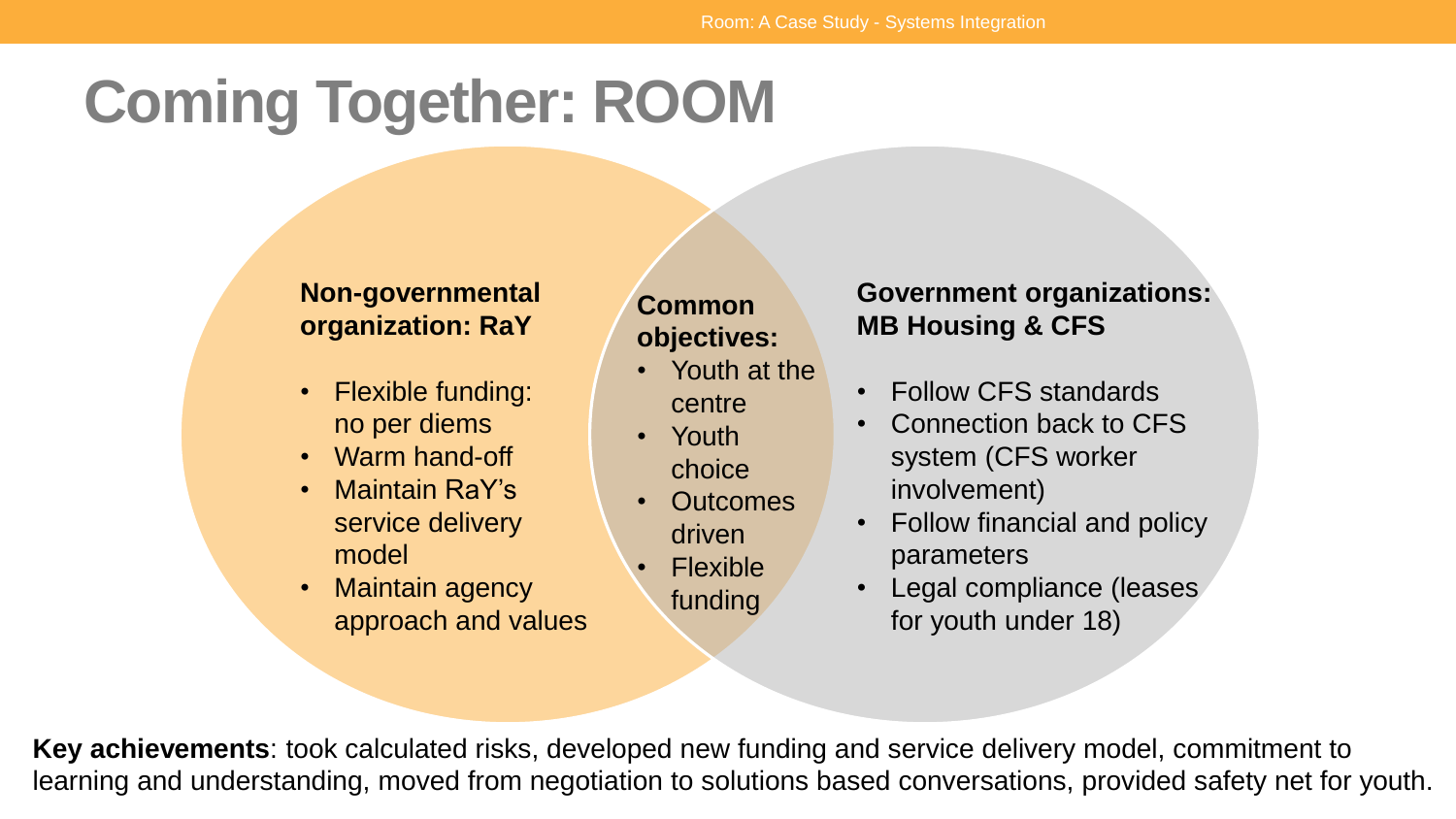## **ROOM**

- ROOM is a **three year demonstration project**  developed through an innovative partnership between Child and Family Services, Manitoba Housing and RaY.
- The project has two streams:
	- **Safe Suites Emergency Placement**
		- Shelter diversion for youth in care
		- Provides the time and space to create a housing and income plan in collaboration with youth

### • **Transitional Housing**

- Transitional housing program for youth under Extensions of Care in a supportive living community



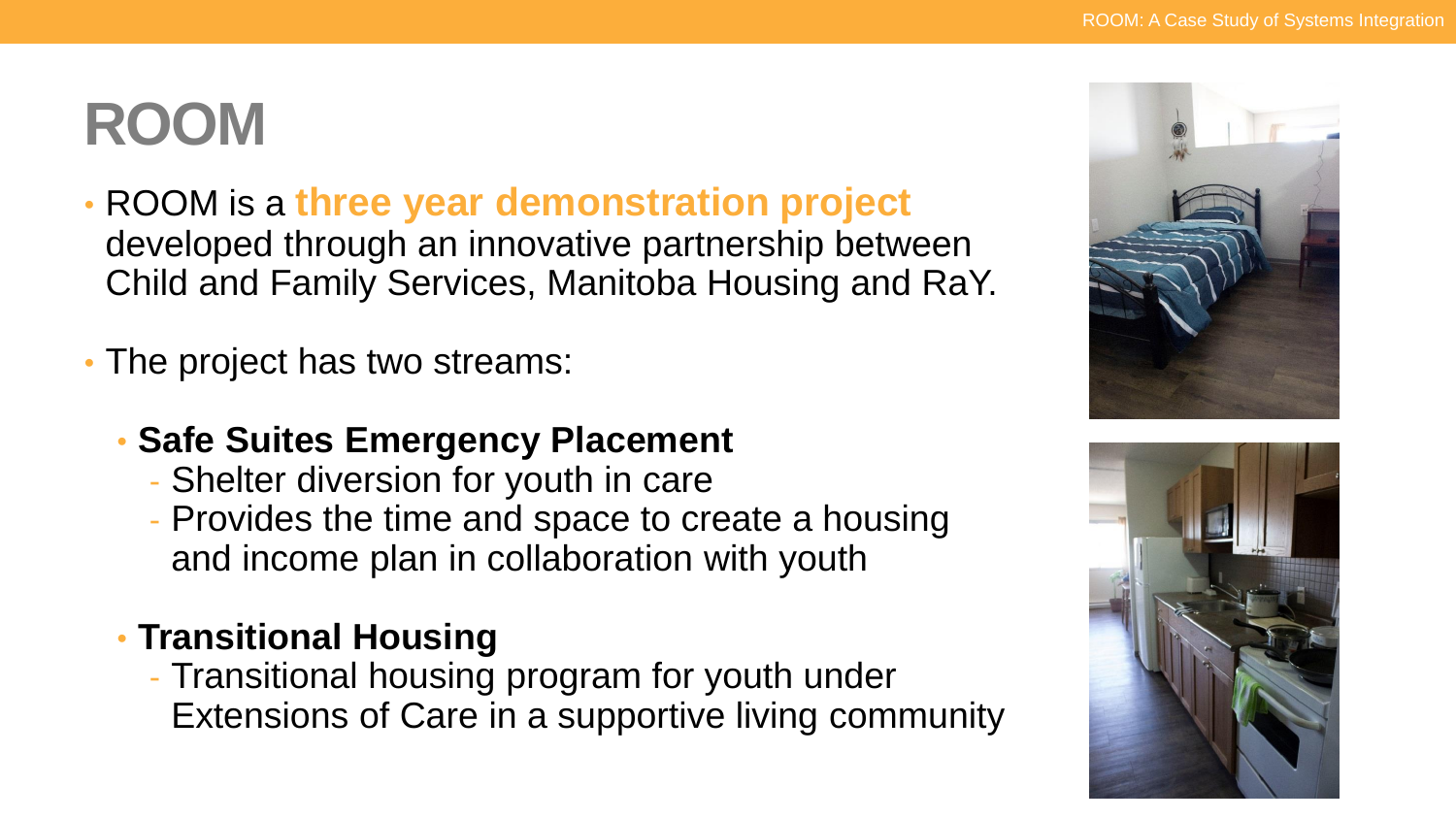## **ROOM: Key Roles**

**RaY**

- Program design
- Service delivery
- Screening/assessing referrals
- 30 staff for participant support
- Leadership in youth advocacy

#### **Child and Family Services**

- Funder: \$913,168 in funding over three years (Feb/16 – March/19)
- Introduction to RaY
- Leveraging 26 CFS agencies to make referrals.
- Program champion

#### **MB Housing**

- Funder: \$109,000 annual value of space
- Landlord
- Collaboration for successful tenancies
- Provides space and
	- property management for
- 12 studio units and one admin. suite
- Leading systems integration

**Foundation: systems integration, collaborative and responsive relationship between all partners.**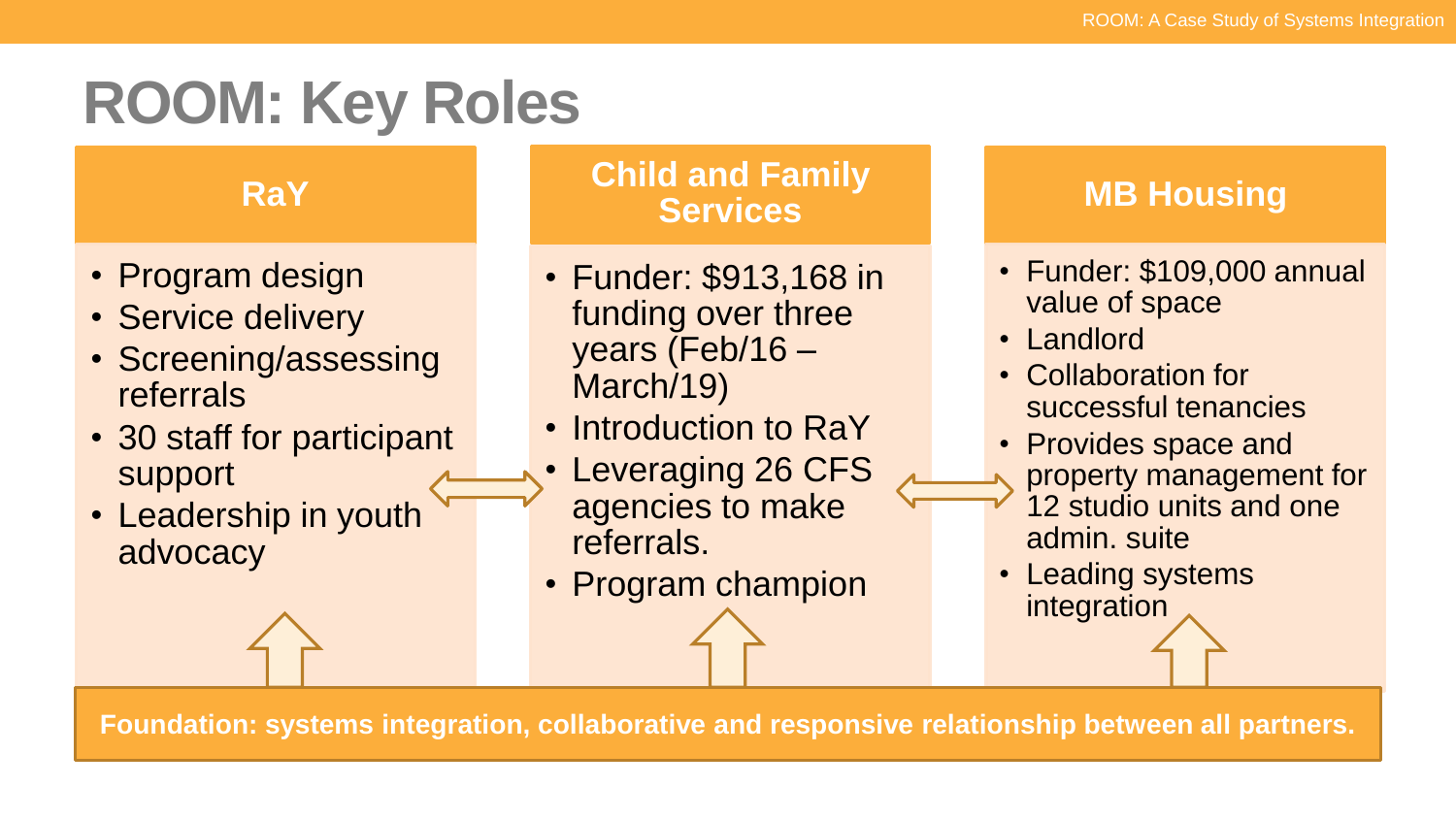## **Program Pathways for Youth**

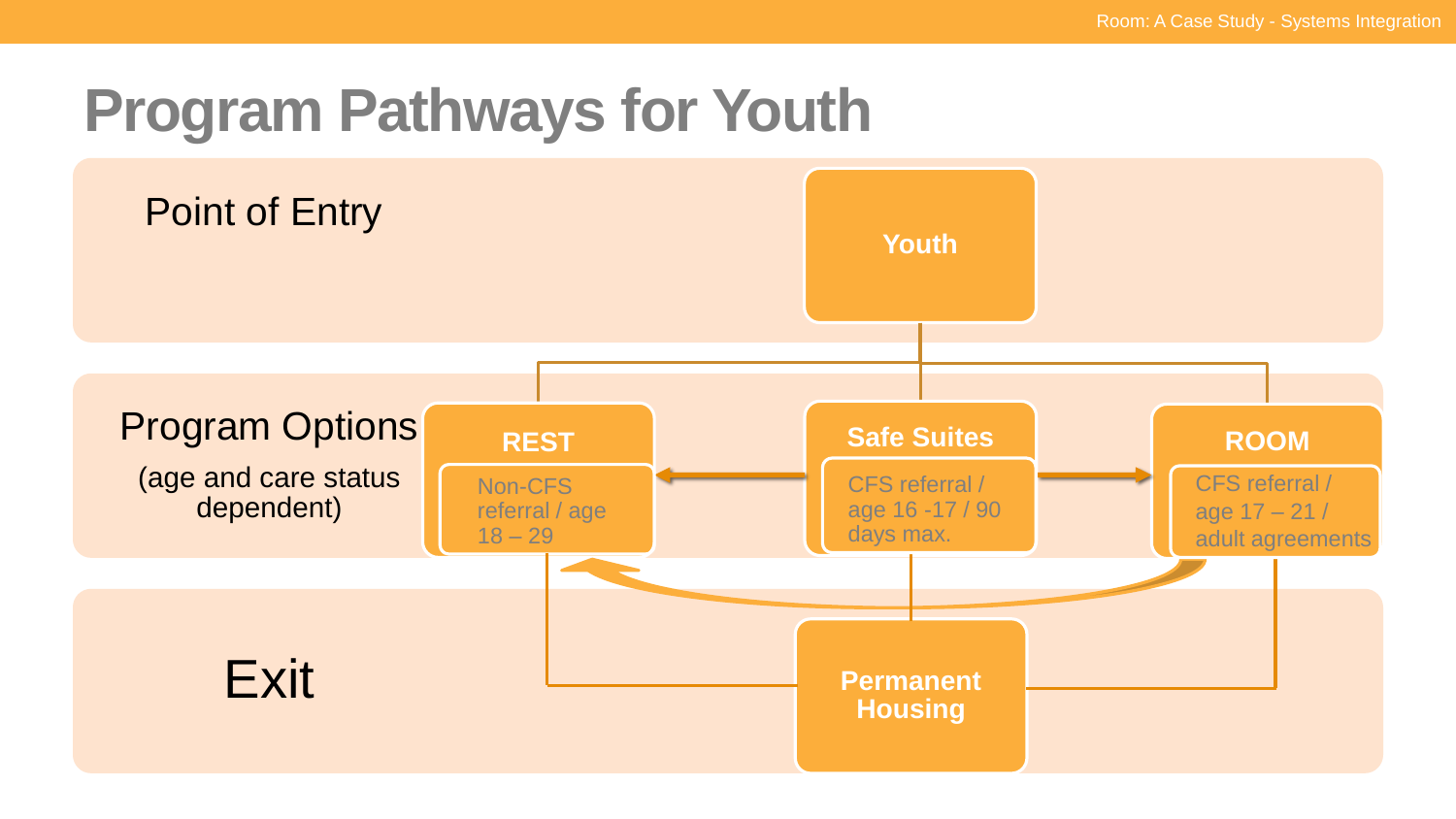## **Progress & Impact to Date**

- Safe Suites has **100% success rate**
- **386** home visit services; **41** group life skills services; **29** case management systems meetings (selected highlights: Sept/16 – Aug/17)
- Apartment 604 drop-in has been identified as a great space for social inclusion for youth tenants
- A variety of programming offered to youth (life skills workshops, cooking, cleaning, volunteering, cultural groups, recreational activities)
- **Evaluation Tool**: Health In Common is currently preparing the framework for an evaluation for ROOM and Safe Suites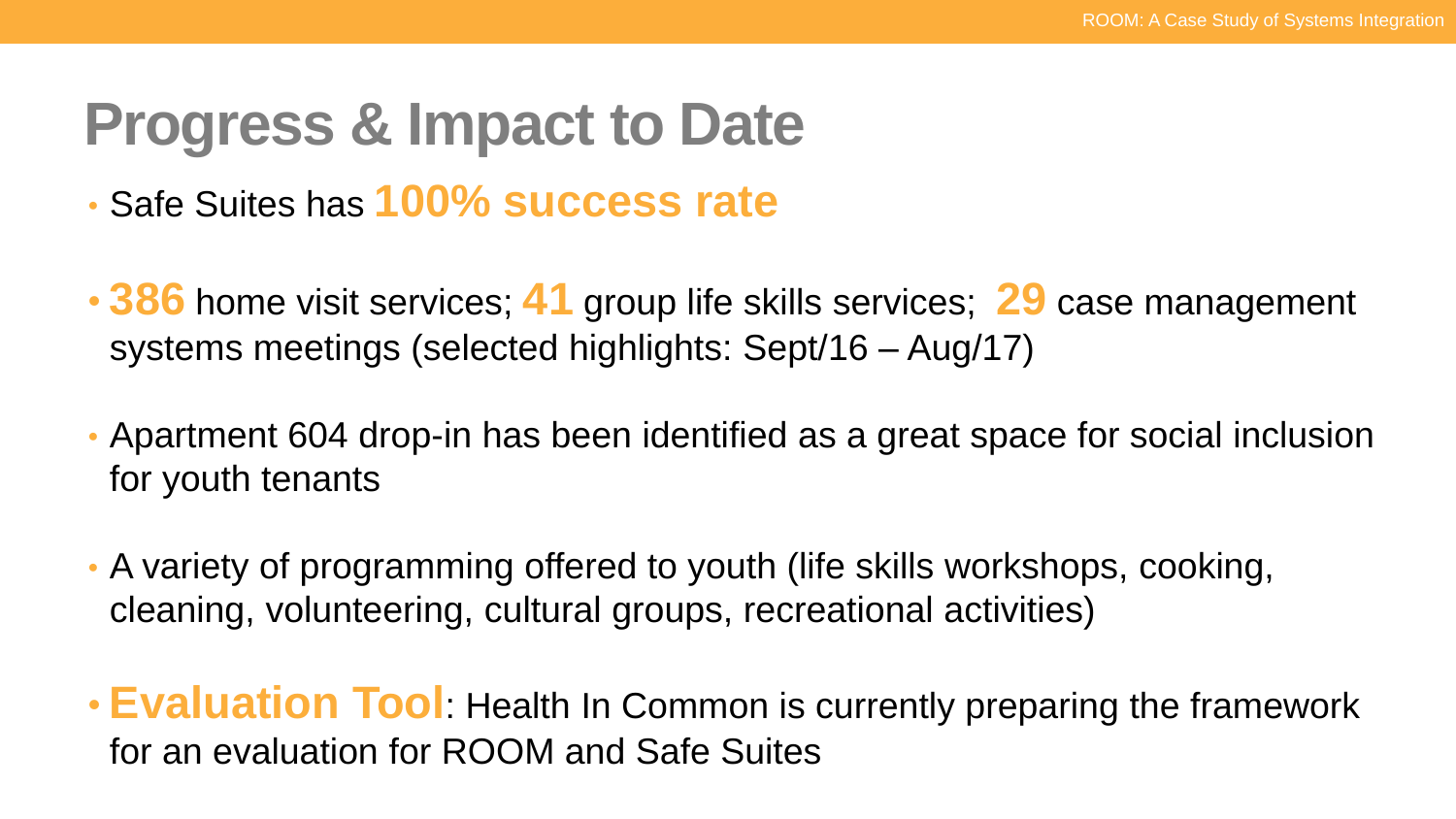# **Anticipated Outcomes - ROOM**

- Total number of youth served: 92
- **Safe Suites:** minimum of 50 youth
	- Anticipated success rate of 90%
	- 45 youth exit Safe Suites into more stable housing
	- 40 maintain housing after 3 months (80%)
	- 35 maintain housing after 6 months (70%)

### • **Transitional Suites**: maximum of 42 youth

- Anticipated success rate of 90%
- 37 youth exit the ROOM Program into permanent housing
- 33 maintain housing after 3 months (80%)
- 29 maintain housing after 6 months (70%)

**Full, independent evaluation results to come in 2020.**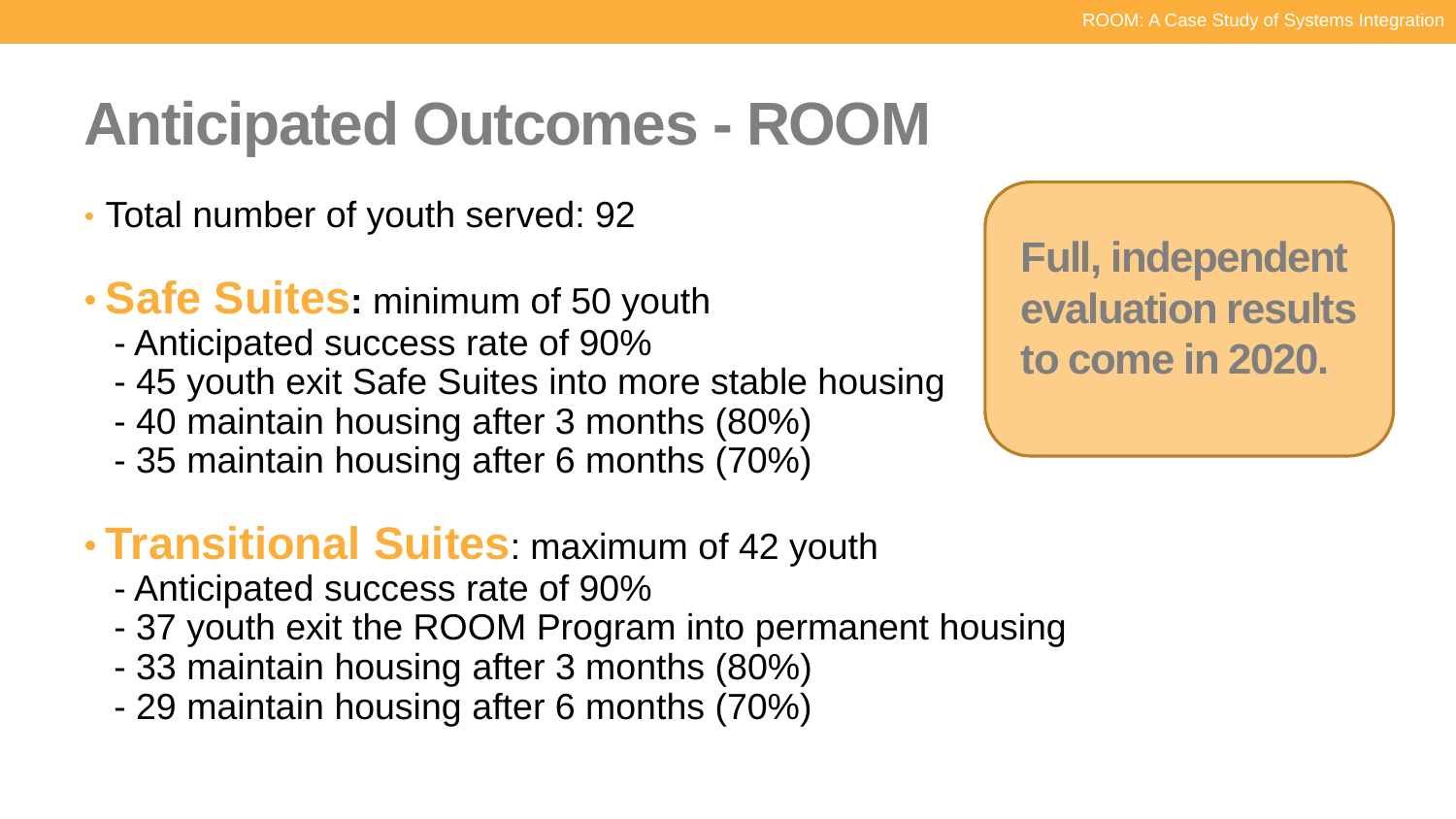## **Steps to Systems Integration Summary**

- **1. Developing REST**: forming relationship baseline (building trust)
- **2. Learning together**: attending conferences and having open discussions on service gaps and barriers (shifting to solutions)
- 3. Joining as **equal partners** in the development of solutions **ROOM**
- 4. Addressing broader gaps in youth homelessness developing **The Winnipeg Plan to End Youth Homelessness**
- 5. Continuous improvement and evaluation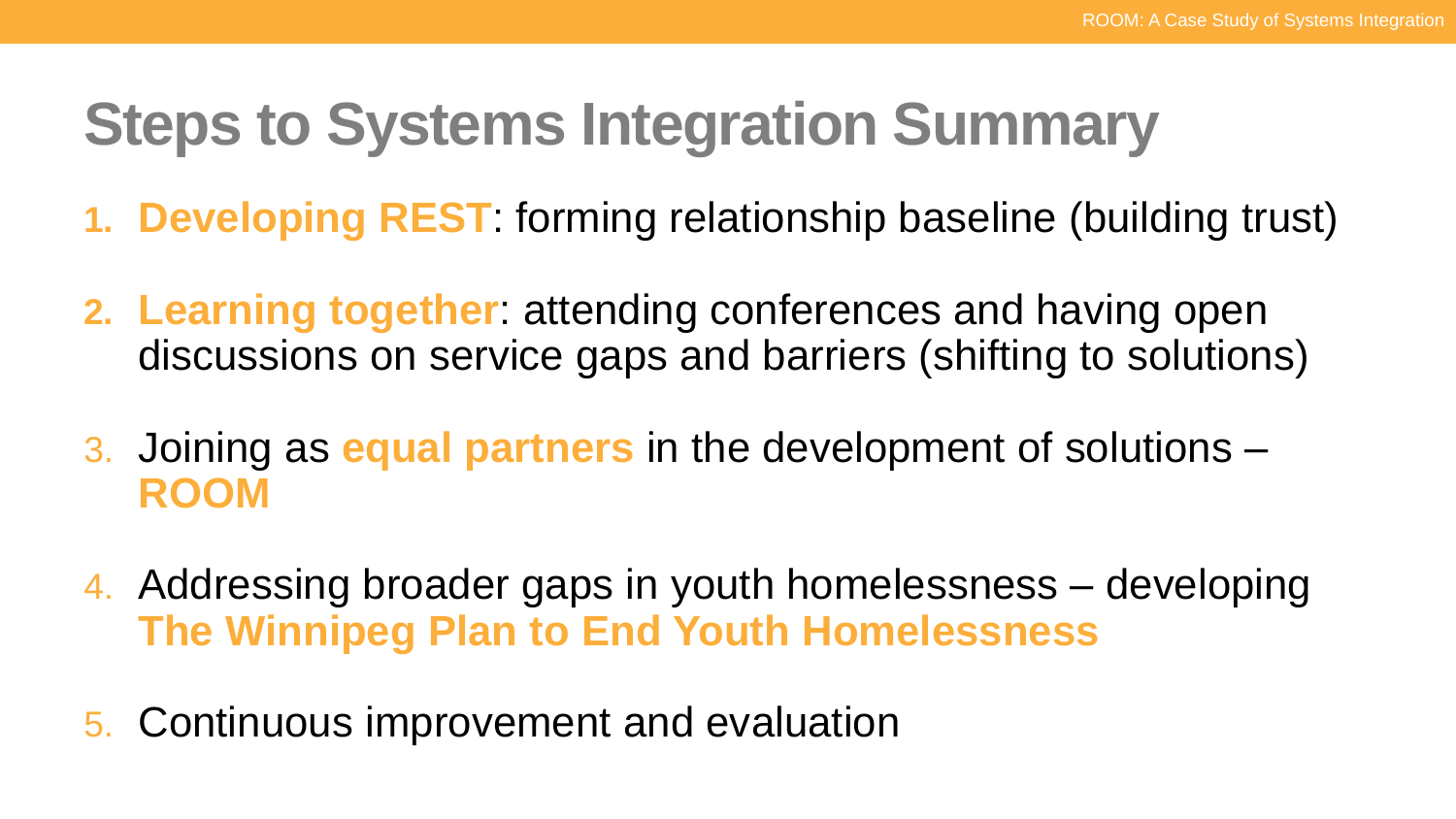## **What Makes ROOM Successful?**



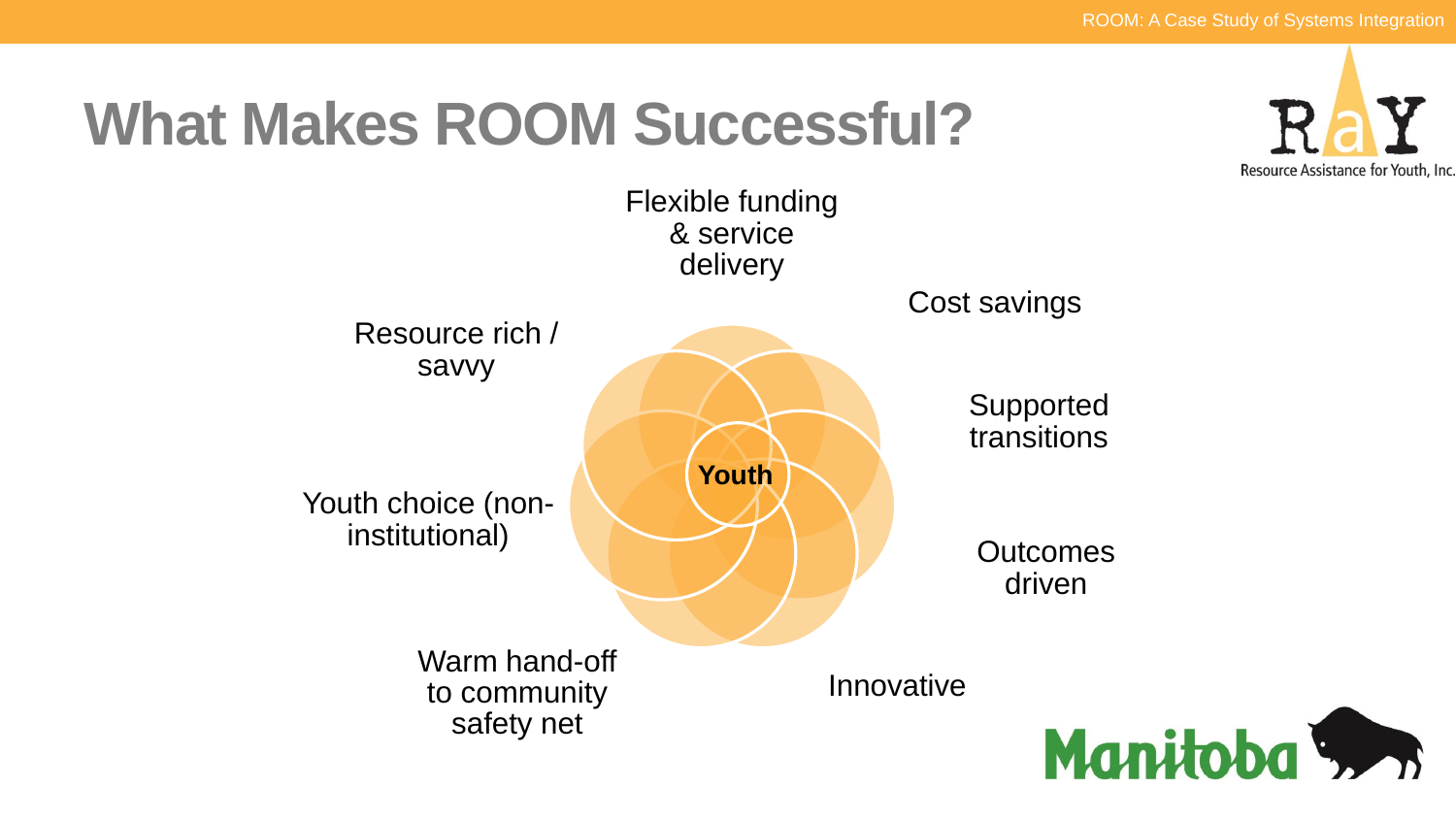### **Finding New Opportunities for Systems Integration**

- Are there opportunities to build on a **shared vision**?
- Are there opportunities to **formalize partnerships**?
- Who are the **champions** that can support this work?
- Can this model be **scaled** across Canada?

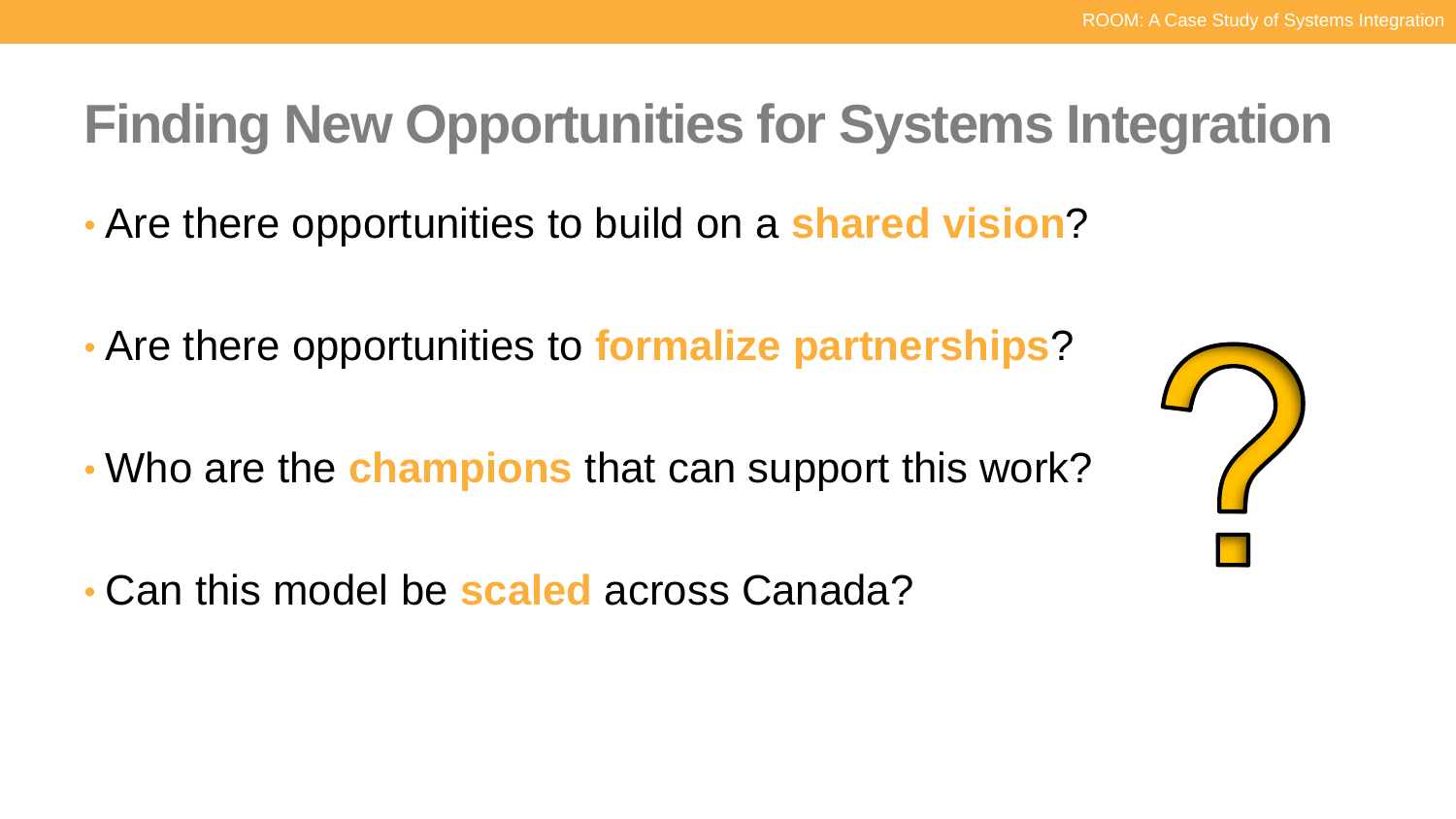# **THANK YOU**

Kelly Holmes Executive Director Resource Assistance for Youth Kelly@rayinc.ca

Jill Perron A/Assistant Deputy Minister Department of Families Government of Manitoba Jill.Perron@gov.mb.ca



*A joint partnership between RaY, Manitoba Housing, and Child and Family Services Division*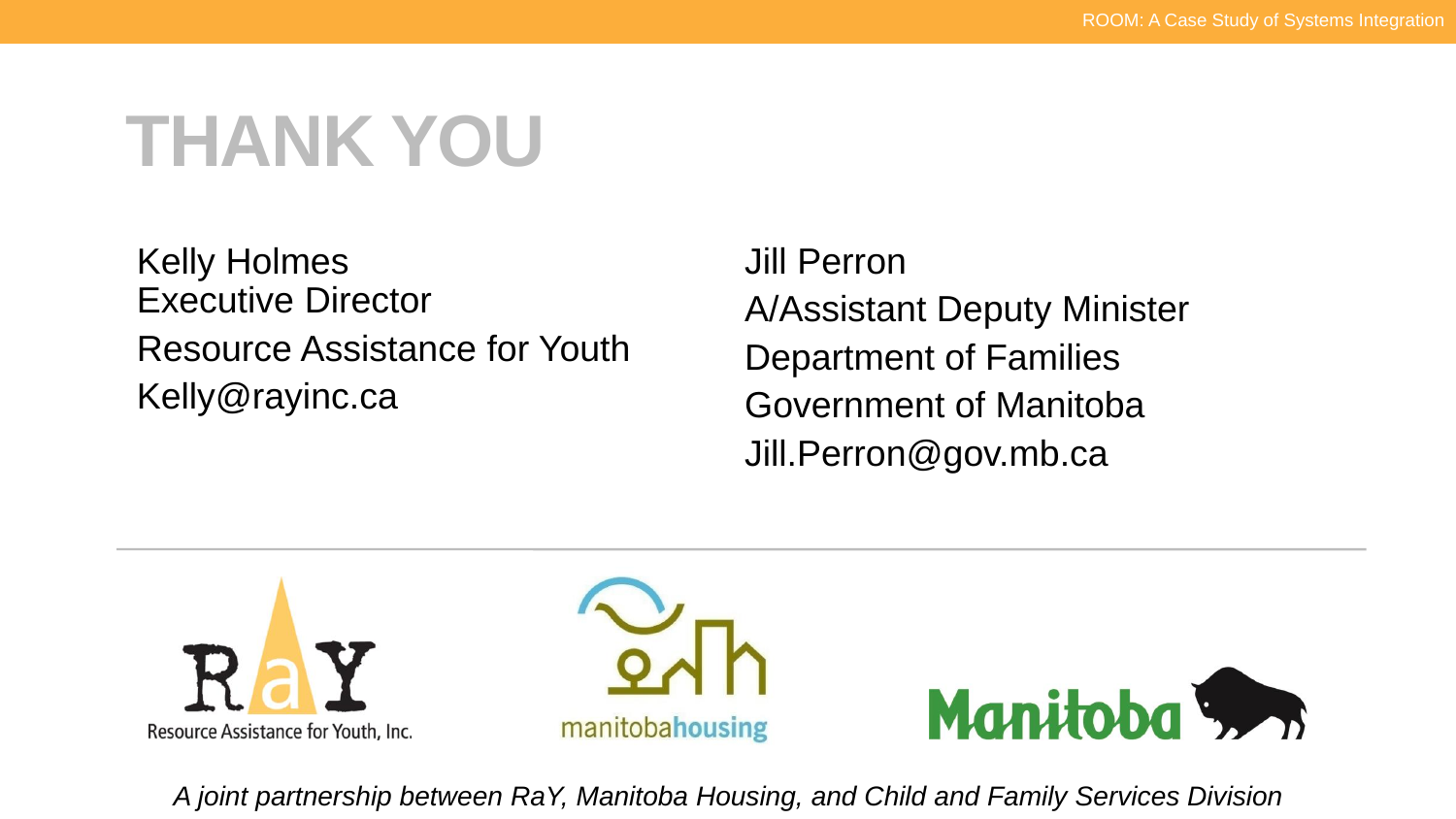# **REFERENCE MATERIALS**



*A joint partnership between RaY, Manitoba Housing, and Child and Family Services Division*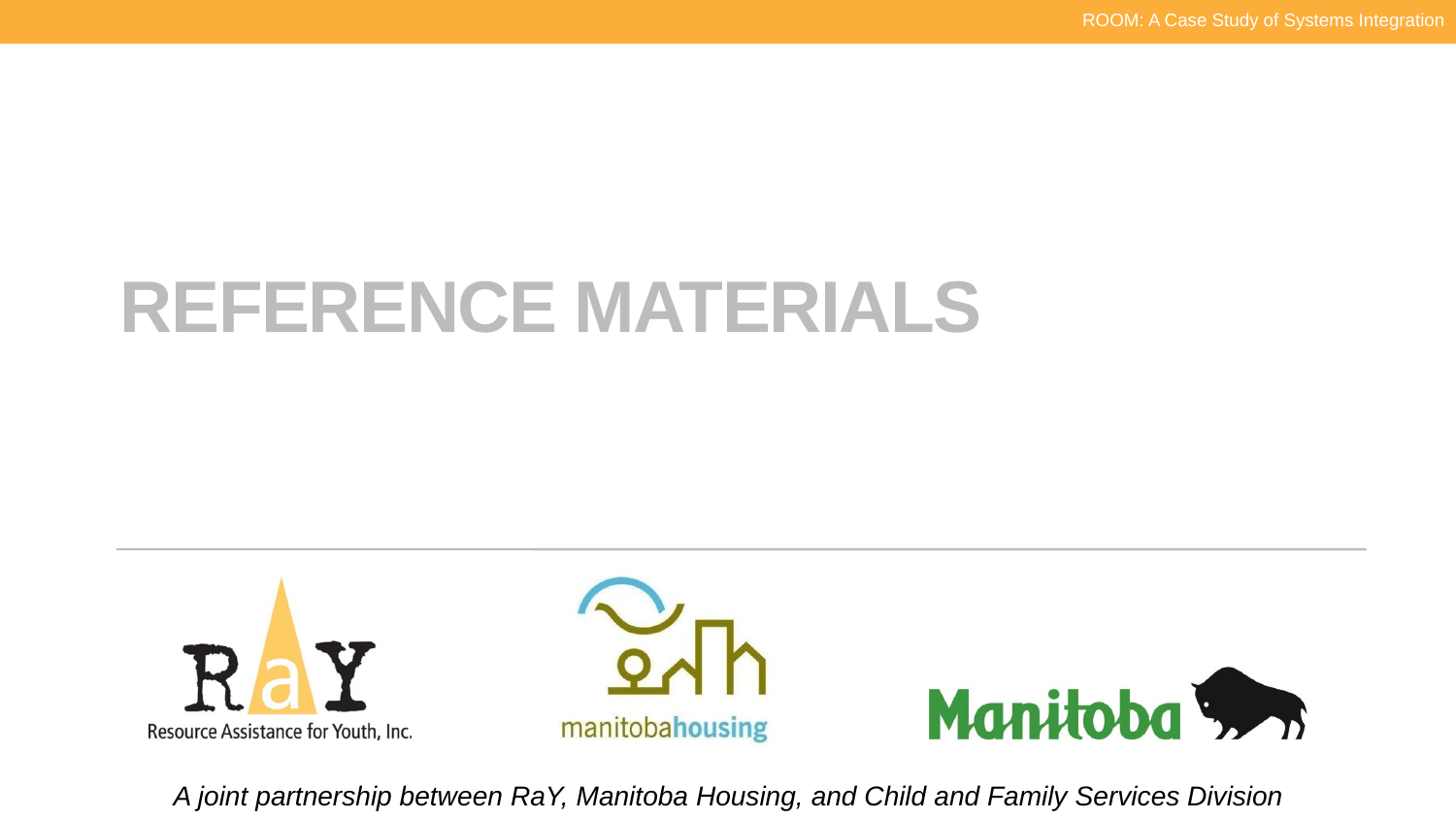### **RaY's Optional Occupancy Mentorship (ROOM) Program**



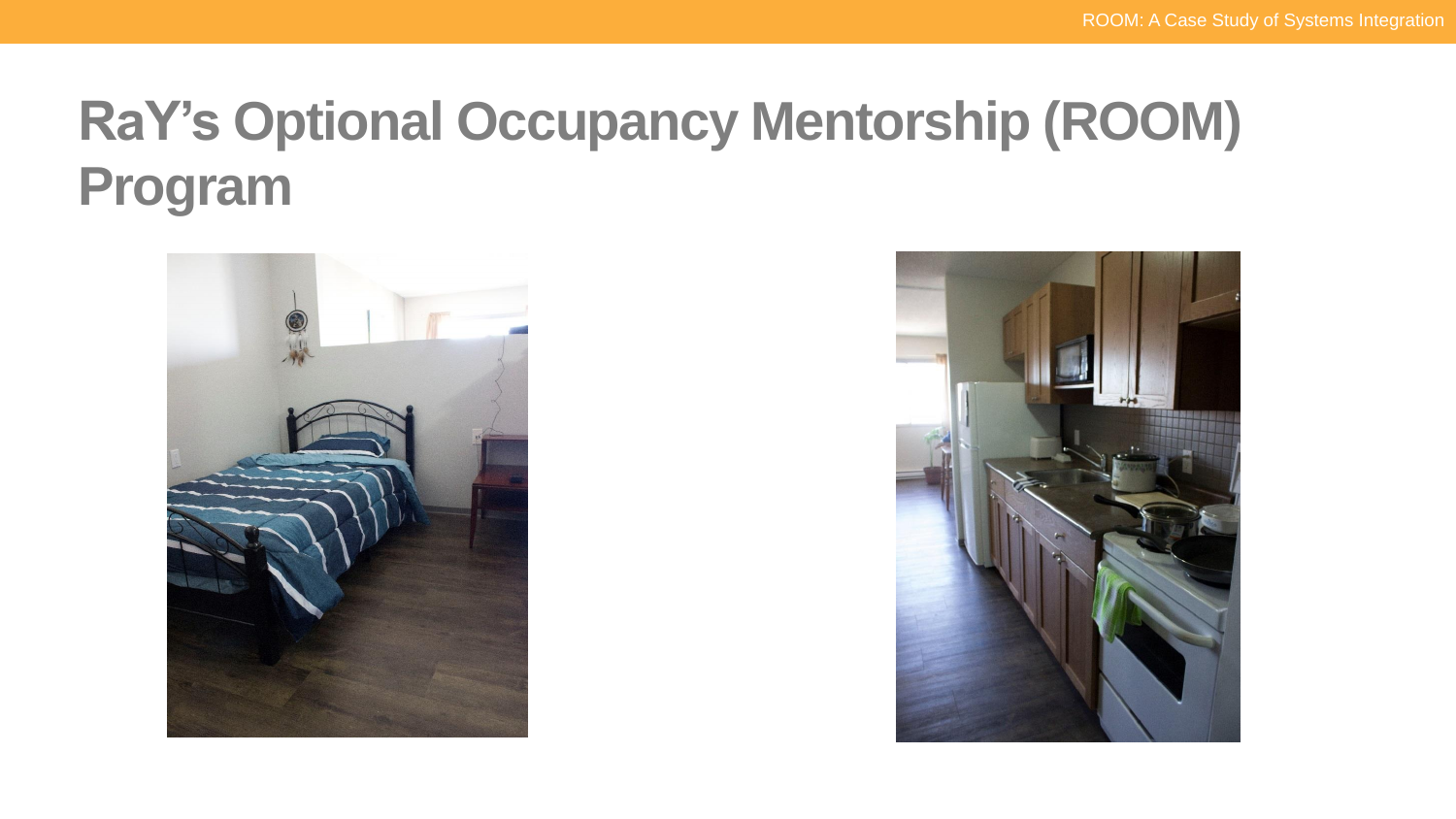## **Business Case – SWOT Analysis - ROOM**

#### **Strengths**

- Build on successful relationship from REST (Housing & RaY)
- Housing linked CFS to RaY and played role of experienced intermediary
- Housing was very focused on community development and supporting local solutions (worked with CFS on incorporating this practice)

#### **Weaknesses**

- Success of ROOM program depends on long-term change management process
- Entrenched CFS model of strict standards, policy, and legislation compliance is difficult to work within
- Giving youth choice has not been done previously within CFS system.

#### **Opportunities**

- RaY has credibility among youth
- Youth wanted support outside of CFS system
- Providing housing to youth exiting care (68% of homeless youth spent time in care of CFS)
- Increasing number of youth on extensions of care
- Supporting June 2015 'No Hotel' policy for emergency placements in Winnipeg.
- Working 'near the margins' of financial and policy parameters

#### **Threats**

• Innovative, unprecedented model required calculated risks because of legislative requirement for safety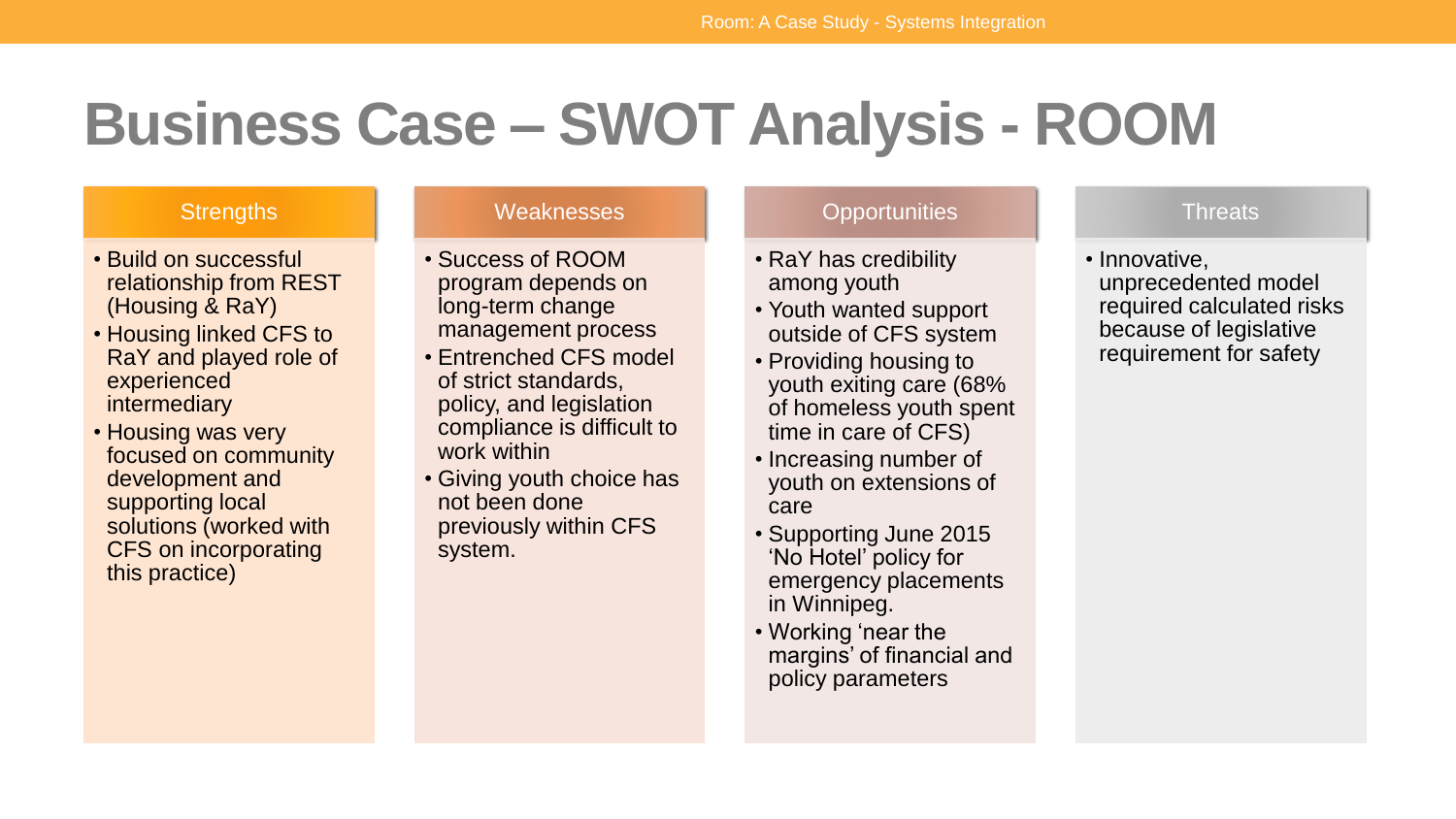# **Emergency Stream: Safe Suites**

#### **OBJECTIVE:**

• To provide short-term, emergency housing placements with on-call supports (up to 90 days).

#### **PROGRAM COMPONENTS:**

- Safe and developmentally appropriate short-term housing
- Collaborative case planning
- Assistance with accessing stable accommodation
- Participants choose housing type and location based on their budget

#### **SYSTEMS INTEGRATION:**

After 90 days, youth are transferred to a more stable placement; RaY helps youth secure housing in private rental market, Manitoba Housing, etc.